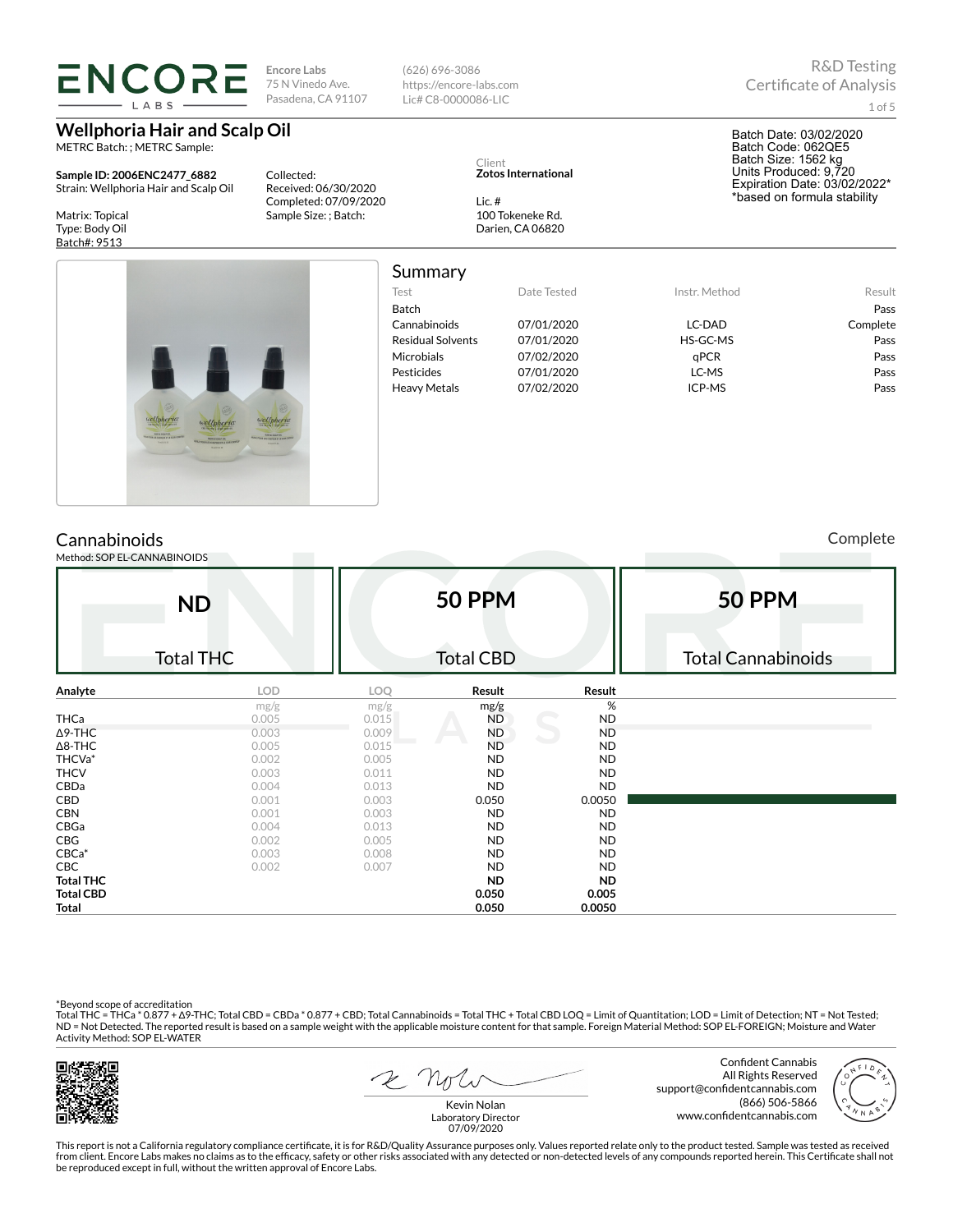# **ENCORE** LABS

**Encore Labs** 75 N Vinedo Ave. Pasadena, CA 91107

Received: 06/30/2020 Completed: 07/09/2020 Sample Size: ; Batch:

Collected:

**Wellphoria Hair and Scalp Oil**

METRC Batch: ; METRC Sample:

**Sample ID: 2006ENC2477\_6882** Strain: Wellphoria Hair and Scalp Oil

Matrix: Topical Type: Body Oil Batch#: 9513

#### Pesticides

Method: SOP EL-PesticidesLCMS LC-MS

| Analyte             | <b>LOD</b> | <b>LOO</b> | Limit          | <b>Result</b> | <b>Status</b> | Analyte                 | <b>LOD</b> | <b>LOO</b> | Limit     | Result    | <b>Status</b> |
|---------------------|------------|------------|----------------|---------------|---------------|-------------------------|------------|------------|-----------|-----------|---------------|
|                     | $\mu$ g/g  | $\mu$ g/g  | $\mu$ g/g      | µg/g          |               |                         | $\mu$ g/g  | $\mu$ g/g  | $\mu$ g/g | $\mu$ g/g |               |
| Abamectin           | 0.005      | 0.02       | 0.3            | <b>ND</b>     | Pass          | Fludioxonil             | 0.01       | 0.05       | 30        | <b>ND</b> | Pass          |
| Acephate            | 0.002      | 0.01       | 5              | <b>ND</b>     | Pass          | Hexythiazox             | 0.005      | 0.02       | 2         | <b>ND</b> | Pass          |
| Acequinocyl         | 0.005      | 0.02       | 4              | <b>ND</b>     | Pass          | Imazalil                | 0.05       | 0.1        | 0.05      | <b>ND</b> | Pass          |
| Acetamiprid         | 0.005      | 0.02       | 5              | <b>ND</b>     | Pass          | Imidacloprid            | 0.005      | 0.02       | 3         | <b>ND</b> | Pass          |
| Aldicarb            | 0.05       | 0.1        | 0.05           | <b>ND</b>     | Pass          | <b>Kresoxim Methyl</b>  | 0.005      | 0.02       | 1         | <b>ND</b> | Pass          |
| Azoxystrobin        | 0.005      | 0.02       | 40             | <b>ND</b>     | Pass          | Malathion               | 0.02       | 0.05       | 5         | <b>ND</b> | Pass          |
| <b>Bifenazate</b>   | 0.005      | 0.01       | 5              | <b>ND</b>     | Pass          | Metalaxyl               | 0.002      | 0.005      | 15        | <b>ND</b> | Pass          |
| Bifenthrin          | 0.005      | 0.05       | 0.5            | <b>ND</b>     | Pass          | Methiocarb              | 0.05       | 0.1        | 0.05      | <b>ND</b> | Pass          |
| <b>Boscalid</b>     | 0.02       | 0.05       | 10             | <b>ND</b>     | Pass          | Methomyl                | 0.01       | 0.02       | 0.1       | <b>ND</b> | Pass          |
| Captan              | 0.05       | 0.1        | 5              | <b>ND</b>     | Pass          | Mevinphos               | 0.02       | 0.05       | 0.02      | <b>ND</b> | Pass          |
| Carbaryl            | 0.02       | 0.05       | 0.5            | <b>ND</b>     | Pass          | Myclobutanil            | 0.005      | 0.01       | 9         | <b>ND</b> | Pass          |
| Carbofuran          | 0.05       | 0.1        | 0.05           | <b>ND</b>     | Pass          | Naled                   | 0.01       | 0.02       | 0.5       | <b>ND</b> | Pass          |
| Chlorantraniliprole | 0.002      | 0.01       | 40             | <b>ND</b>     | Pass          | Oxamvl                  | 0.005      | 0.01       | 0.2       | <b>ND</b> | Pass          |
| Chlordane           | 0.05       | 0.1        | 0.05           | <b>ND</b>     | Pass          | Paclobutrazol           | 0.05       | 0.1        | 0.05      | <b>ND</b> | Pass          |
| Chlorfenapyr        | 0.05       | 0.1        | 0.05           | <b>ND</b>     | Pass          | Parathion Methyl        | 0.05       | 0.1        | 0.05      | <b>ND</b> | Pass          |
| Chlorpyrifos        | 0.05       | 0.1        | 0.05           | <b>ND</b>     | Pass          | Pentachloronitrobenzene | 0.01       | 0.02       | 0.2       | <b>ND</b> | Pass          |
| Clofentezine        | 0.01       | 0.02       | 0.5            | <b>ND</b>     | Pass          | Permethrin              | 0.02       | 0.05       | 20        | <b>ND</b> | Pass          |
| Coumaphos           | 0.02       | 0.05       | 0.02           | <b>ND</b>     | Pass          | Phosmet                 | 0.01       | 0.02       | 0.2       | <b>ND</b> | Pass          |
| Cyfluthrin          | 0.05       | 0.1        | 1              | <b>ND</b>     | Pass          | Piperonyl Butoxide      | 0.002      | 0.01       | 8         | <b>ND</b> | Pass          |
| Cypermethrin        | 0.05       | 0.1        | 1              | <b>ND</b>     | Pass          | Prallethrin             | 0.005      | 0.02       | 0.4       | <b>ND</b> | Pass          |
| Daminozide          | 0.02       | 0.05       | 0.02           | <b>ND</b>     | Pass          | Propiconazole           | 0.005      | 0.01       | 20        | <b>ND</b> | Pass          |
| Diazinon            | 0.002      | 0.01       | 0.2            | <b>ND</b>     | Pass          | Propoxur                | 0.05       | 0.1        | 0.05      | <b>ND</b> | Pass          |
| <b>Dichlorvos</b>   | 0.02       | 0.05       | 0.02           | <b>ND</b>     | Pass          | Pyrethrins              | 0.02       | 0.05       | 1         | <b>ND</b> | Pass          |
| Dimethoate          | 0.02       | 0.05       | 0.02           | <b>ND</b>     | Pass          | Pyridaben               | 0.005      | 0.01       | 3         | <b>ND</b> | Pass          |
| Dimethomorph        | 0.005      | 0.02       | 20             | <b>ND</b>     | Pass          | Spinetoram              | 0.005      | 0.01       | 3         | <b>ND</b> | Pass          |
| Ethoprophos         | 0.05       | 0.1        | 0.05           | <b>ND</b>     | Pass          | Spinosad                | 0.005      | 0.01       | 3         | <b>ND</b> | Pass          |
| Etofenprox          | 0.05       | 0.1        | 0.05           | <b>ND</b>     | Pass          | Spiromesifen            | 0.01       | 0.02       | 12        | <b>ND</b> | Pass          |
| Etoxazole           | 0.005      | 0.02       | 1.5            | <b>ND</b>     | Pass          | Spirotetramat           | 0.005      | 0.01       | 13        | <b>ND</b> | Pass          |
| Fenhexamid          | 0.005      | 0.02       | 10             | <b>ND</b>     | Pass          | Spiroxamine             | 0.05       | 0.1        | 0.05      | <b>ND</b> | Pass          |
| Fenoxycarb          | 0.05       | 0.1        | 0.05           | <b>ND</b>     | Pass          | Tebuconazole            | 0.005      | 0.01       | 2         | <b>ND</b> | Pass          |
| Fenpyroximate       | 0.005      | 0.02       | $\overline{2}$ | <b>ND</b>     | Pass          | Thiacloprid             | 0.02       | 0.05       | 0.02      | <b>ND</b> | Pass          |
| Fipronil            | 0.05       | 0.1        | 0.05           | <b>ND</b>     | Pass          | Thiamethoxam            | 0.005      | 0.01       | 4.5       | <b>ND</b> | Pass          |
| Flonicamid          | 0.01       | 0.02       | $\overline{2}$ | <b>ND</b>     | Pass          | Trifloxystrobin         | 0.005      | 0.01       | 30        | <b>ND</b> | Pass          |

Date Tested: 07/01/2020 LOQ = Limit of Quantitation; LOD = Limit of Detection; NT = Not Tested; ND = Not Detected.



2 Note

Confident Cannabis All Rights Reserved support@confidentcannabis.com (866) 506-5866 www.confidentcannabis.com

This report is not a California regulatory compliance certificate, it is for R&D/Quality Assurance purposes only. Values reported relate only to the product tested. Sample was tested as received from client. Encore Labs makes no claims as to the efficacy, safety or other risks associated with any detected or non-detected levels of any compounds reported herein. This Certificate shall not<br>be reproduced except in fu

Client **Zotos International**

Lic. #

(626) 696-3086 https://encore-labs.com Lic# C8-0000086-LIC

> 100 Tokeneke Rd. Darien, CA 06820

> > Pass

Kevin Nolan Laboratory Director 07/09/2020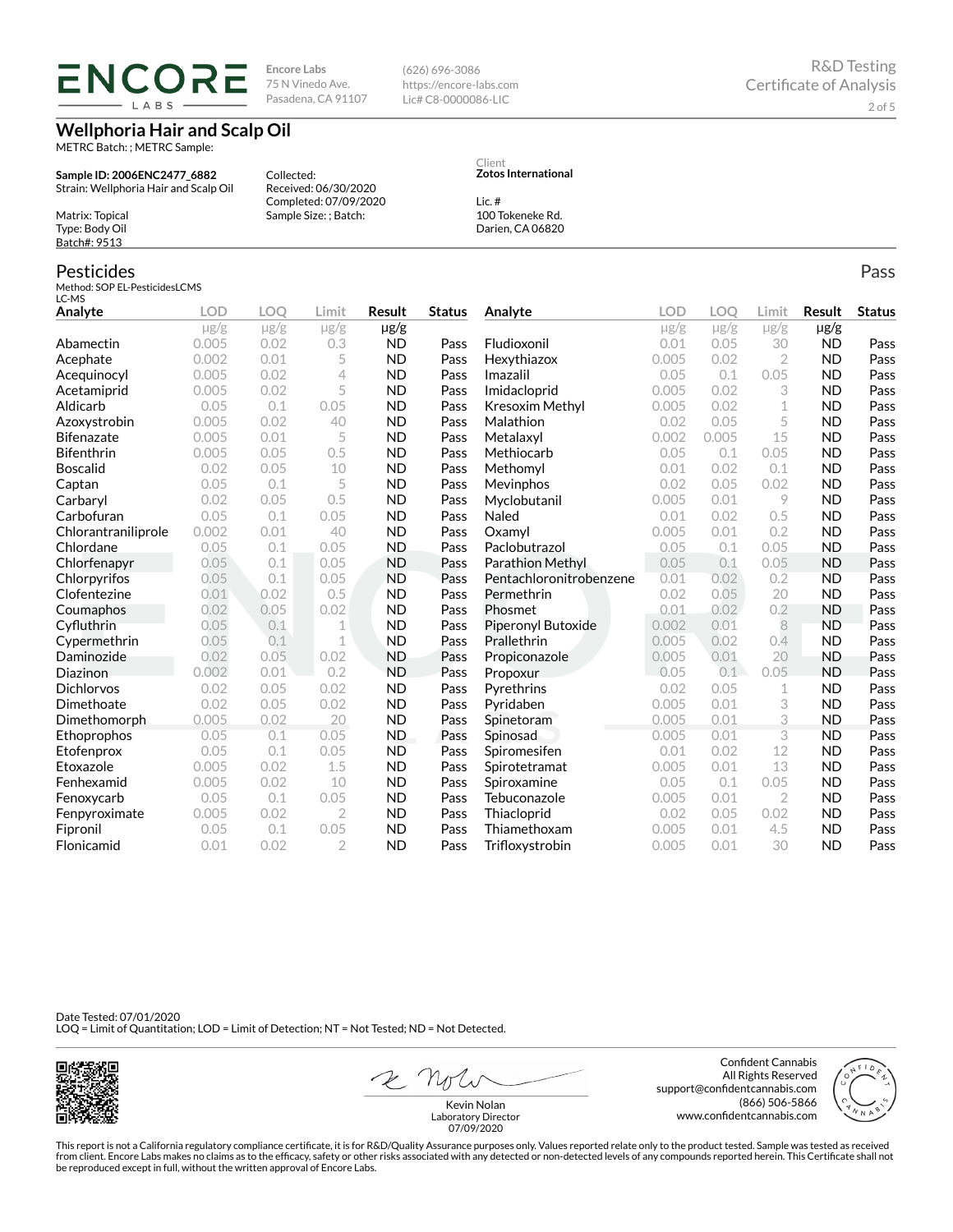**ENCORE** LABS

**Encore Labs** 75 N Vinedo Ave. Pasadena, CA 91107

**Wellphoria Hair and Scalp Oil**

METRC Batch: ; METRC Sample:

**Sample ID: 2006ENC2477\_6882** Strain: Wellphoria Hair and Scalp Oil Matrix: Topical Type: Body Oil Batch#: 9513 Collected: Received: 06/30/2020 Completed: 07/09/2020 Sample Size: ; Batch: **Zotos International** Lic. # 100 Tokeneke Rd. Darien, CA 06820 Residual Solvents Method: SOP EL-RES\_SOLVENTS HS-GC-MS Pass **Analyte LOD LOQ Limit Result Status** µg/g µg/g µg/g µg/g 1,2-Dichloro-Ethane 2010 0.1 0.29 1 ND Pass Acetone 6.21 18.81 5000 ND Pass Acetonitrile 4.56 13.83 410 ND Pass Benzene 0.09 0.28 1 ND Pass Butane 0.2 0.61 5000 ND Pass  $0.1$  0.29 1 ND Pass Ethanol 2.28 6.9 5000 ND Pass Ethyl-Acetate 0.16 0.48 5000 ND Pass Ethyl-Ether 0.12 0.38 5000 ND Pass Ethylene Oxide 0.08 0.24 1 ND Pass **Heptane 19 Contract Contract Contract Contract Contract Contract Contract Contract Contract Contract Contract Contract Pass** Isopropanol 2.01 6.09 5000 ND Pass Methanol 9.62 29.14 3000 ND Pass Methylene-Chloride 0.1 0.31 1 ND Pass n-Hexane 2.68 8.12 2.90 ND Pass **Pentane 2.1.94 5000 ND Pass Propane 2.08 5000 ND Pass** Toluene 0.1 0.29 890 ND Pass Trichloroethene 0.1 0.29 1 ND Pass Xylenes 0.6 1.82 2170 ND Pass

Client

(626) 696-3086 https://encore-labs.com Lic# C8-0000086-LIC

Date Tested: 07/01/2020 LOQ = Limit of Quantitation; LOD = Limit of Detection; NT = Not Tested; ND = Not Detected.

Laboratory Director 07/09/2020

This report is not a California regulatory compliance certificate, it is for R&D/Quality Assurance purposes only. Values reported relate only to the product tested. Sample was tested as received from client. Encore Labs makes no claims as to the efficacy, safety or other risks associated with any detected or non-detected levels of any compounds reported herein. This Certificate shall not be reproduced except in full, without the written approval of Encore Labs.

All Rights Reserved support@confidentcannabis.com (866) 506-5866 www.confidentcannabis.com

Confident Cannabis

2 Note Kevin Nolan

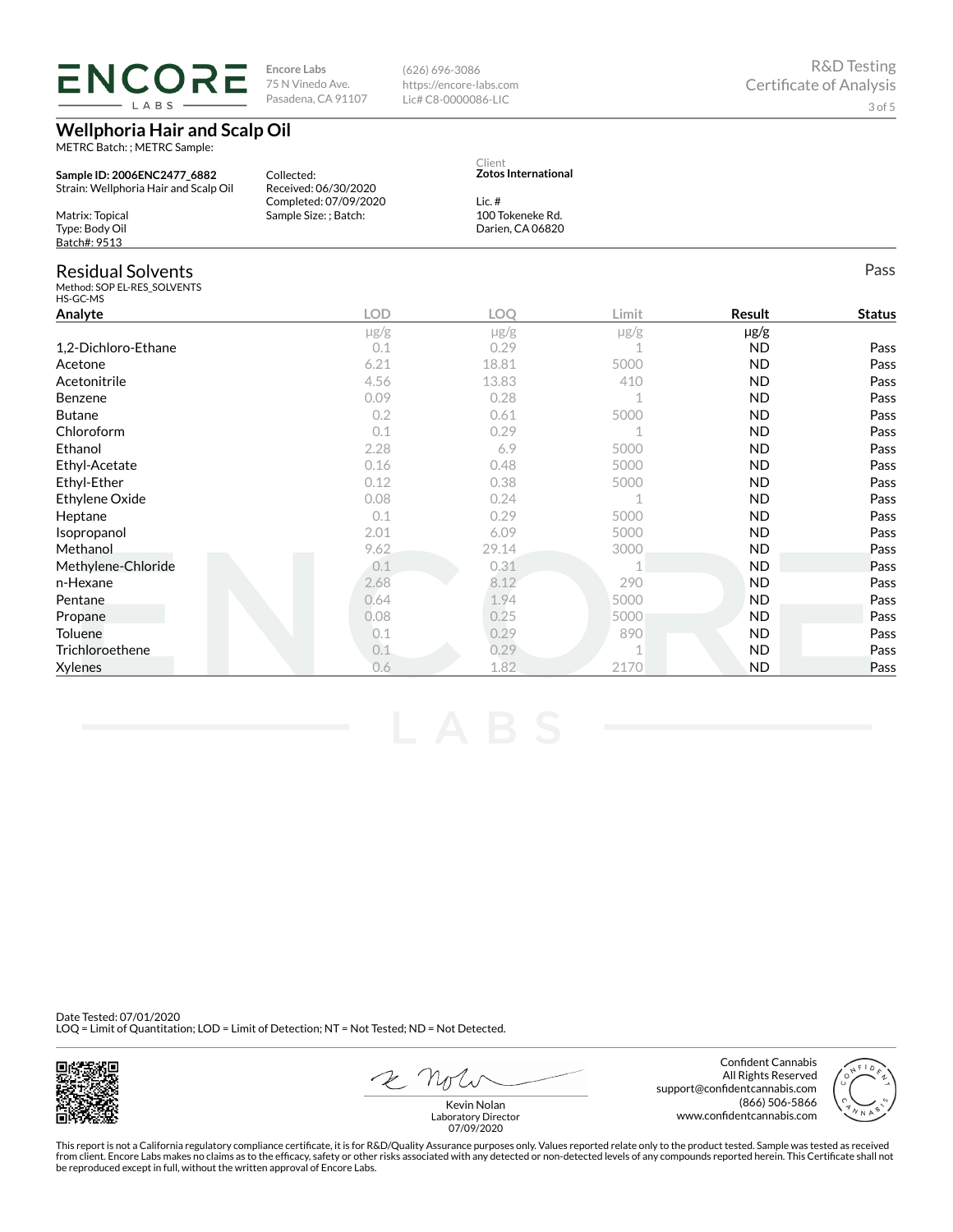# **ENCORE** LABS

**Encore Labs** 75 N Vinedo Ave. Pasadena, CA 91107

**Wellphoria Hair and Scalp Oil**

METRC Batch: ; METRC Sample:

**Sample ID: 2006ENC2477\_6882** Strain: Wellphoria Hair and Scalp Oil

Matrix: Topical Type: Body Oil Batch#: 9513

### **Microbials**

Method: SOP EL-MICROBIALS qPCR

Collected: Received: 06/30/2020 Completed: 07/09/2020 Sample Size: ; Batch:

(626) 696-3086 https://encore-labs.com Lic# C8-0000086-LIC

Client **Zotos International**

Lic. # 100 Tokeneke Rd. Darien, CA 06820

Pass

| Analvte                       | Result             |
|-------------------------------|--------------------|
| Aspergillus flavus            | Not Detected in 1g |
| Aspergillus fumigatus         | Not Detected in 1g |
| Aspergillus niger             | Not Detected in 1g |
| Aspergillus terreus           | Not Detected in 1g |
| Shiga toxin-producing E. Coli | Not Detected in 1g |
| Salmonella SPP                | Not Detected in 1g |
|                               |                    |



Date Tested: 07/02/2020



2 Note

Confident Cannabis All Rights Reserved support@confidentcannabis.com (866) 506-5866 www.confidentcannabis.com



Kevin Nolan Laboratory Director 07/09/2020

This report is not a California regulatory compliance certificate, it is for R&D/Quality Assurance purposes only. Values reported relate only to the product tested. Sample was tested as received from client. Encore Labs makes no claims as to the efficacy, safety or other risks associated with any detected or non-detected levels of any compounds reported herein. This Certificate shall not<br>be reproduced except in fu